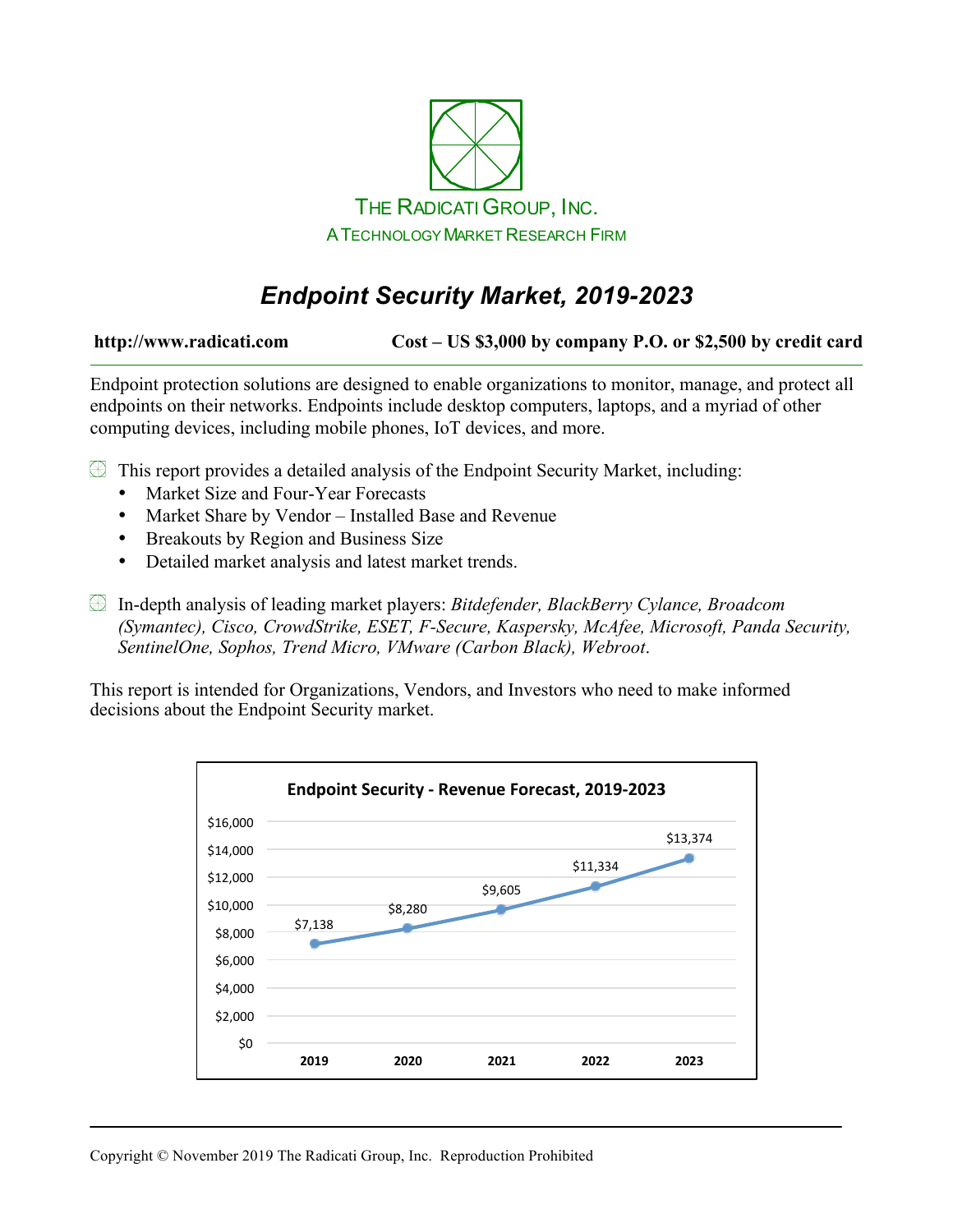### **TABLE OF CONTENTS**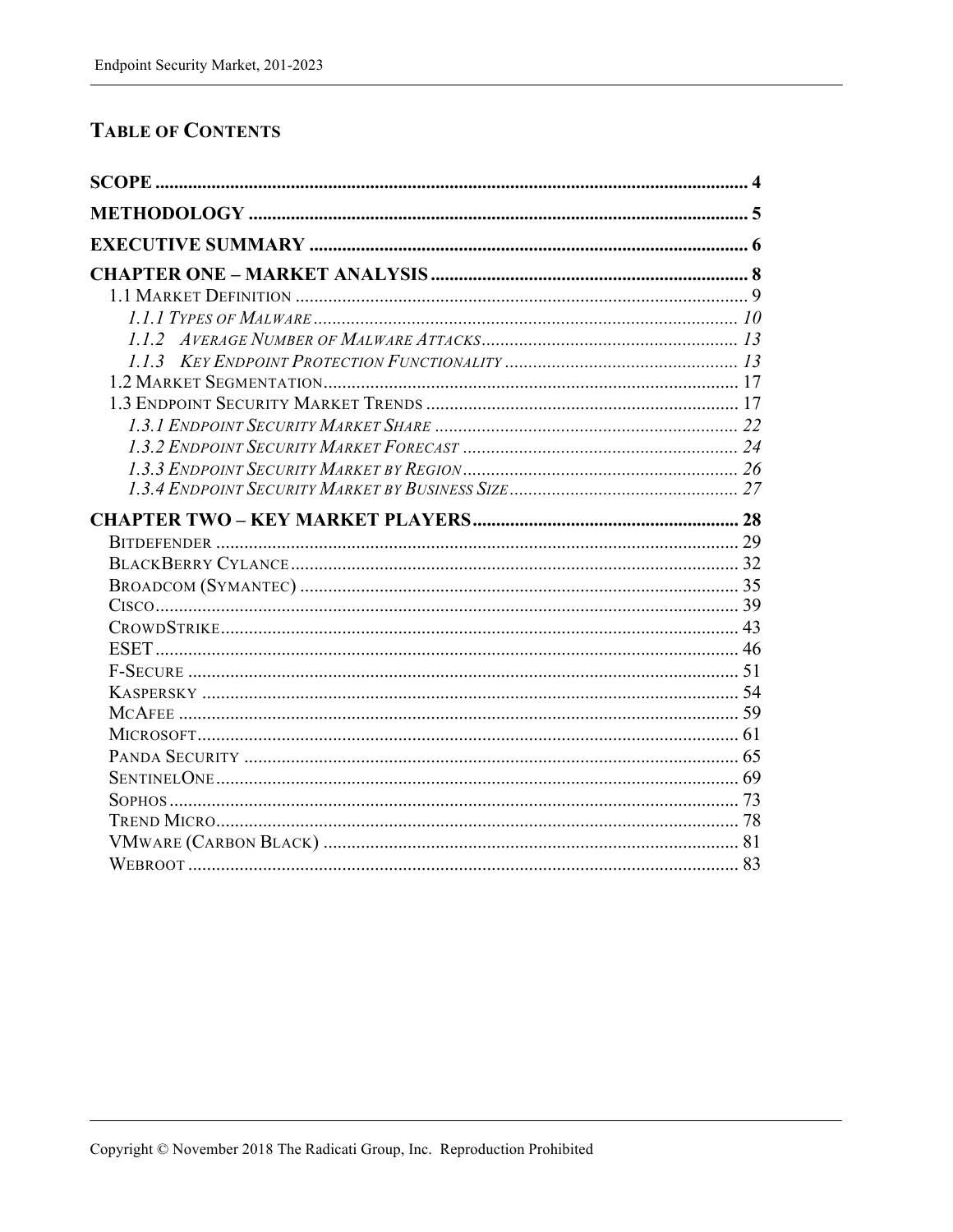## **LIST OF FIGURES**

## **LIST OF TABLES**